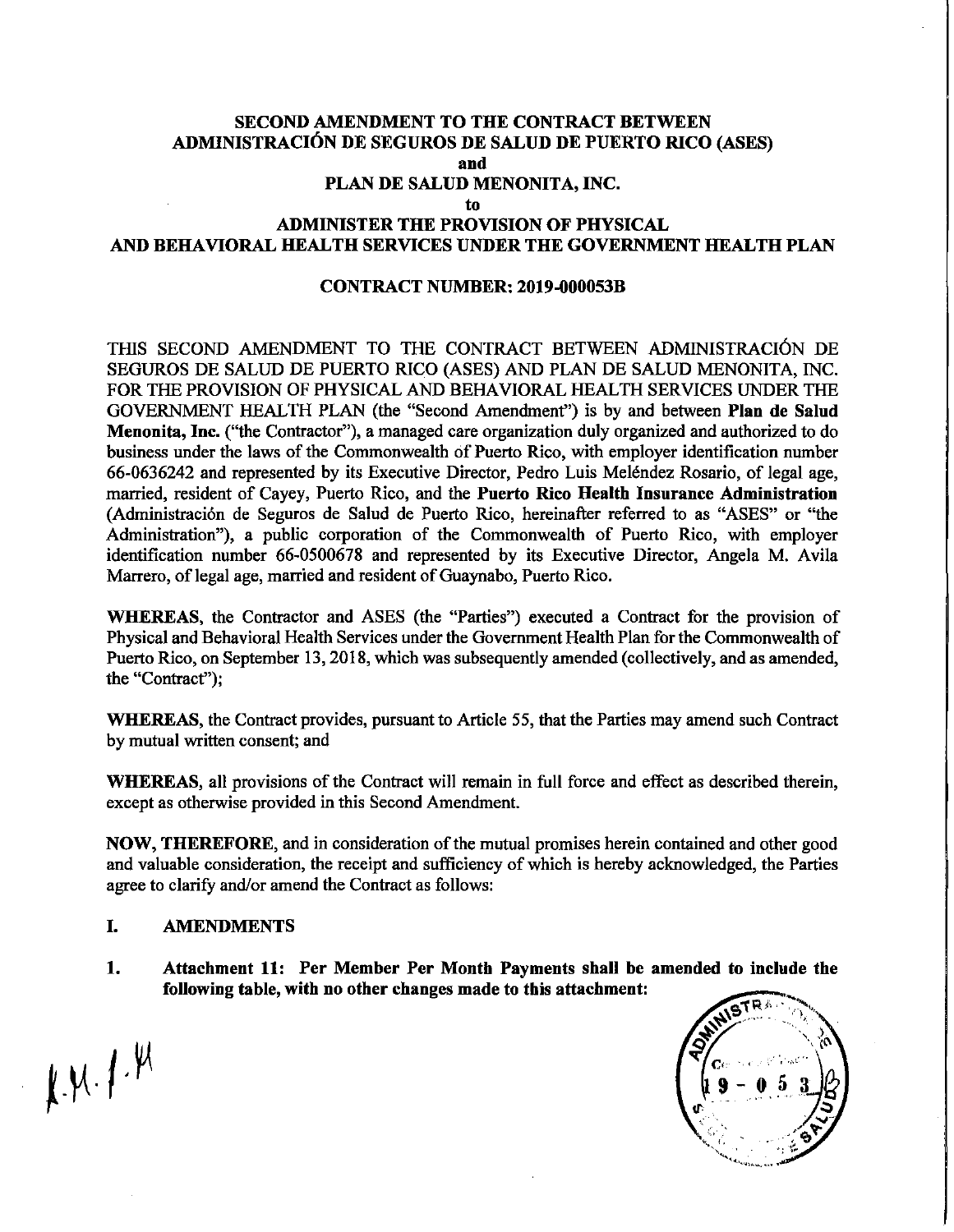| Administracion de Seguros de Salud<br>October 1, 2018 to September 30, 2019                          |                          |
|------------------------------------------------------------------------------------------------------|--------------------------|
| PSG (MI Salud) PMPM Premium Rate<br>the company of the company of the company of<br><b>Rate Cell</b> | <b>PMPM Premium Rate</b> |
| Law 72, Article VI Public Employees and Pensioners*                                                  | \$180.00                 |

• Enrollees within the Law 72, Article VI Public Employees and Pensioners rate cell are not subject to Attachment 28, and instead shall remain in the Law 72, Article VI Public Employees and Pensioners rate cell during the term of their enrollment.

### II. RATIFICATION

**.'**

All other terms and provisions of the original Contract, as amended by Contract Number 2019- 000053A, and of any and all documents incorporated by reference therein, not specifically deleted or modified herein shall remain in full force and effect. The Parties hereby affirm their respective undertakings and representations as set forth therein, as of the date thereof. Capitalized terms used in this Second Amendment, if any, shall have the same meaning assigned to such terms in the Contract.

#### III. EFFECT; CMS APPROVAL

The Parties acknowledge that this Second Amendment may be subject to approval by the United States Department of Health and Human Services Centers for Medicare and Medicaid Services ("CMS"), and ASES shall submit the Second Amendment for CMS approval ifrequired. Pending CMS approval or confirmation that such approval is not required, this Second Amendment shall serve as a binding letter of agreement between the Parties.

#### IV. AMENDMENT EFFECTIVE DATE

For purposes ofthe provisions contained herein, this Second Amendment shall become effective April 1,2019 until March 31, 2020.

#### V. ENTIRE AGREEMENT

This Second Amendment constitutes the entire understanding and agreement ofthe Parties with regards to the subject matter hereof, and the Parties by their execution and delivery ofthis Second Amendment to the Contract hereby ratify all of the terms and conditions of the Contract, as amended by Contract Number 2019-000053A, and as supplemented by this Second Amendment.

The Parties agree that ASES will be responsible for the submission and registration of this Second Amendment in the Office of the Comptroller General of the Commonwealth, as required under law and applicable regulations.

|                 | ACKNOWLEDGED BY THE PARTIES by their duly authorized representatives on this $\sum$ day |
|-----------------|-----------------------------------------------------------------------------------------|
| of March, 2019. | NISTRACION                                                                              |